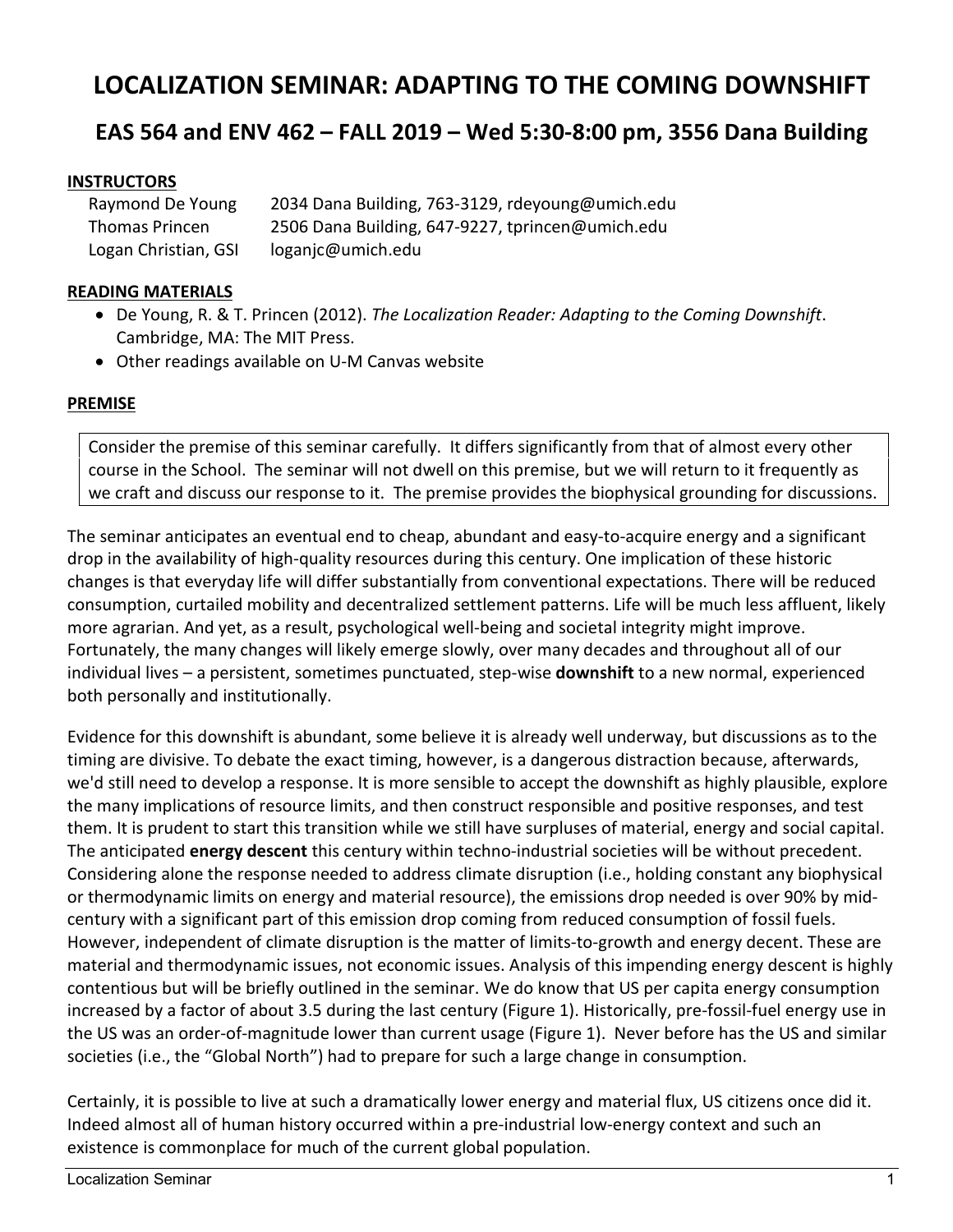

*Figure 1 - US Per Capita Energy Use (1650-2010)*

However, the astonishing comforts and conveniences afforded by techno-industrial society are unlikely to be possible under the new biophysical context or climate disruption and energy descent. Thus, the focus of this seminar is on helping the citizens of such societies weather their inevitable transition to a more frugal existence and it is the experiences, institutions, and behaviors of those individuals to whom this seminar will refer.

Yet, while energy and resource descent is a key driver, the seminar is not about energy and resource policy. It provides evidence for the premise but does not dwell on it. The seminar presumes that now is the time to envision responses, debate alternatives, and plan for the transition. The seminar focuses on crafting a wholesome, just, equitable, peaceful, and resilient transition. Throughout, members consider the local, regional, national, and even international dimensions of localization.

In summary, this seminar takes as given that high-consuming, growth-dependent societies soon will:

- Be operating on drastically less energy and material;
- Need to make a rapid transition to a presently unfamiliar pattern-of-living;
- Be less affluent, but possibly function with higher levels of well-being.

# **AFFIRMATIVE INTENTION OF THE SEMINAR**

The material covered in this seminar will be unfamiliar to most members yet we hope compelling enough to be pursued at length. It will present an unusual scenario yet one that is totally plausible.

The resources used to construct modern industrial society were vast, but never limitless. Climate disruption, an unanticipated consequence of their use, is intensifying; abundant, high-quality and cheap energy is a gift soon gone; crude oil production will plateau and then slowly decline; other resources will follow in descent during this century; and continuous technological innovation, some of which could ease the transition to a new normal, will not fundamentally change the outcome. A new normal is emerging.

Re-reading the last paragraph, it would be easy to despair. However, the anticipated transition has unexpected features, many positive. First, it likely will not follow what the popular folk mythology of resource apocalypse predicts. It will lack Hollywood's sudden and catastrophic collapse motif and its hero/anti-hero story line. Second, awareness of this change is growing. Some observers are coming to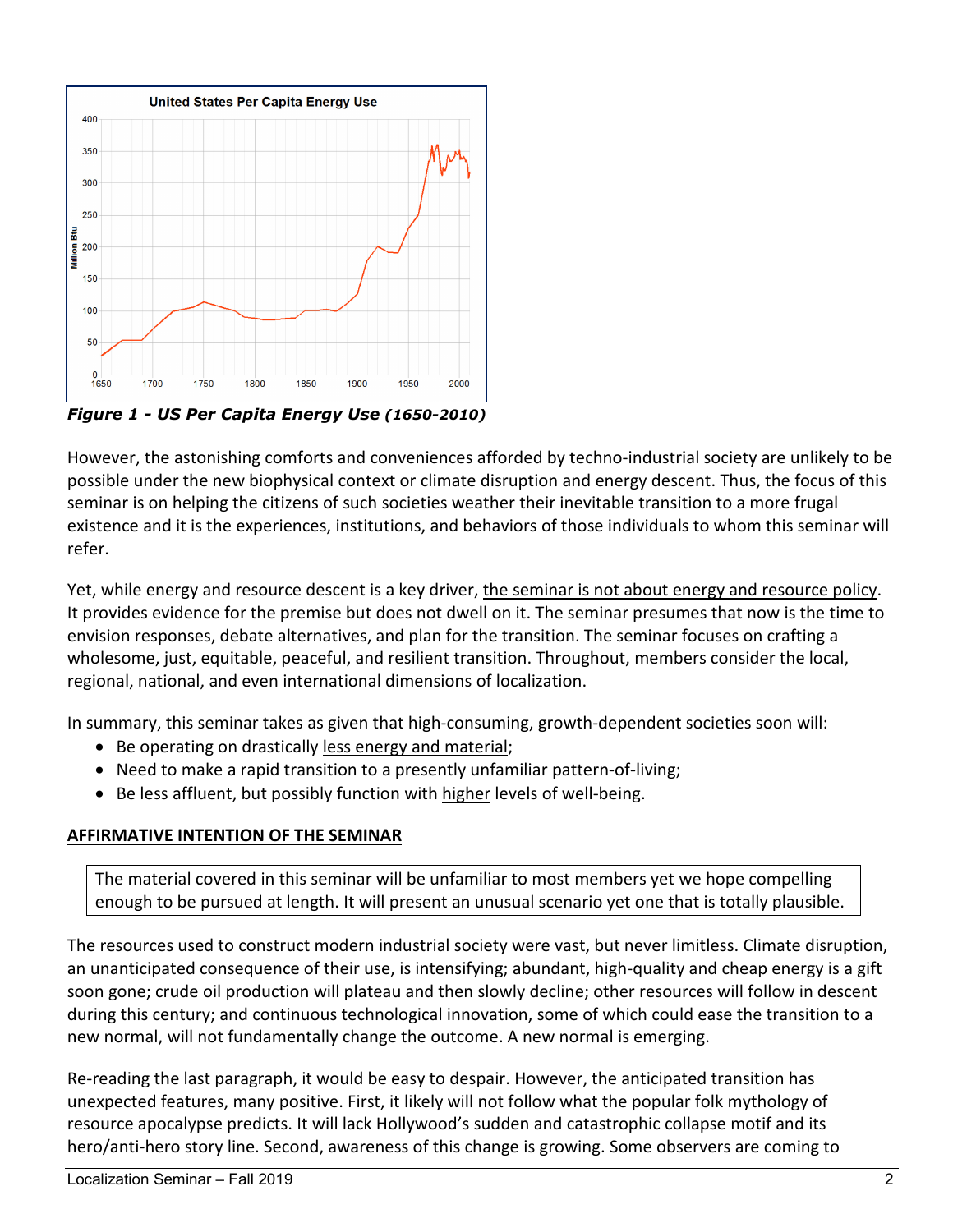recognize and accept this simple truth: high-consuming societies are extracting finite resources for which there are no adequate substitutions and no replenishment. These societies must turn from seeking new resources to crafting new patterns of living within the limits of renewable, and primarily *local* ecosystems. The seminar uses the terms *downshift***,** *descent*, and most generally *transition*, to capture this situation and rejects the unhelpful yet ever-popular term, collapse.

For reasons to be explained in the seminar, this transition is inevitable, but a positive response is not; nothing about the transition except resource descent is preordained. Yet, of course, a positive response is desirable by sane people.

**Localization** is framed as a positive response. It is the name the seminar gives to the collection of responses that span the individual, community, region, nation and globe, that focus on place and living within the limits of nearby natural systems. Some aspects of this positive response are unexpected, especially from the dominant perspective of endlessly increasing consumption, speed and novelty, yet will be welcomed.

# **LEARNING OBJECTIVES**

To emphasize, then, the seminar's objective is to develop a plausible positive response to the reality of a people-rich, resource-poor planet. It does not take a doom and gloom outlook, nor does it employ the coping strategies of avoidance, denial, or wishful thinking. It also, pointedly, does not take the business-as-usual, efficiency-driven, greener-and-cleaner perspective so comforting and common among environmentalists. With an eye to the practitioner, the social change agent, the activist, this seminar develops ways to intervene that can hasten the goal of positive localization.

The University of Michigan's 10th president, in an inaugural address, said a public university "*has a fundamental responsibility to be critical of society's current arrangements and to entertain, construct and test alternative visions*." Now that is a radical and exhilarating thought. It is one that we instructors find is mostly honored in the breach. This seminar, nevertheless, accepts this responsibility. It is critical (in a constructive sense) and entertains an alternative vision to the prevailing one, namely dominating ecosystems and peoples alike. The seminar will:

- Develop principles, guidelines, and rules-of-thumb for the urgent transition from a resource-intensive, growth-oriented society to a resilient localized society.
- Apply insights gained to specific instances of localization.
- Develop the competence and confidence to publicly present principles and practices of localization and collaborate with community officials and citizens.

# **EVALUATION**

Evaluations will involve a combination of numeric and qualitative assessments.

The numeric evaluation will be graded out of 100 possible points and will include:

- Weekly preparation and participation, including attendance (30 pts)
- Weekly written principles (20 pts)
- Final book report (15 pts)
- Comparative observation (20 pts)
- Document re-write (15 pts)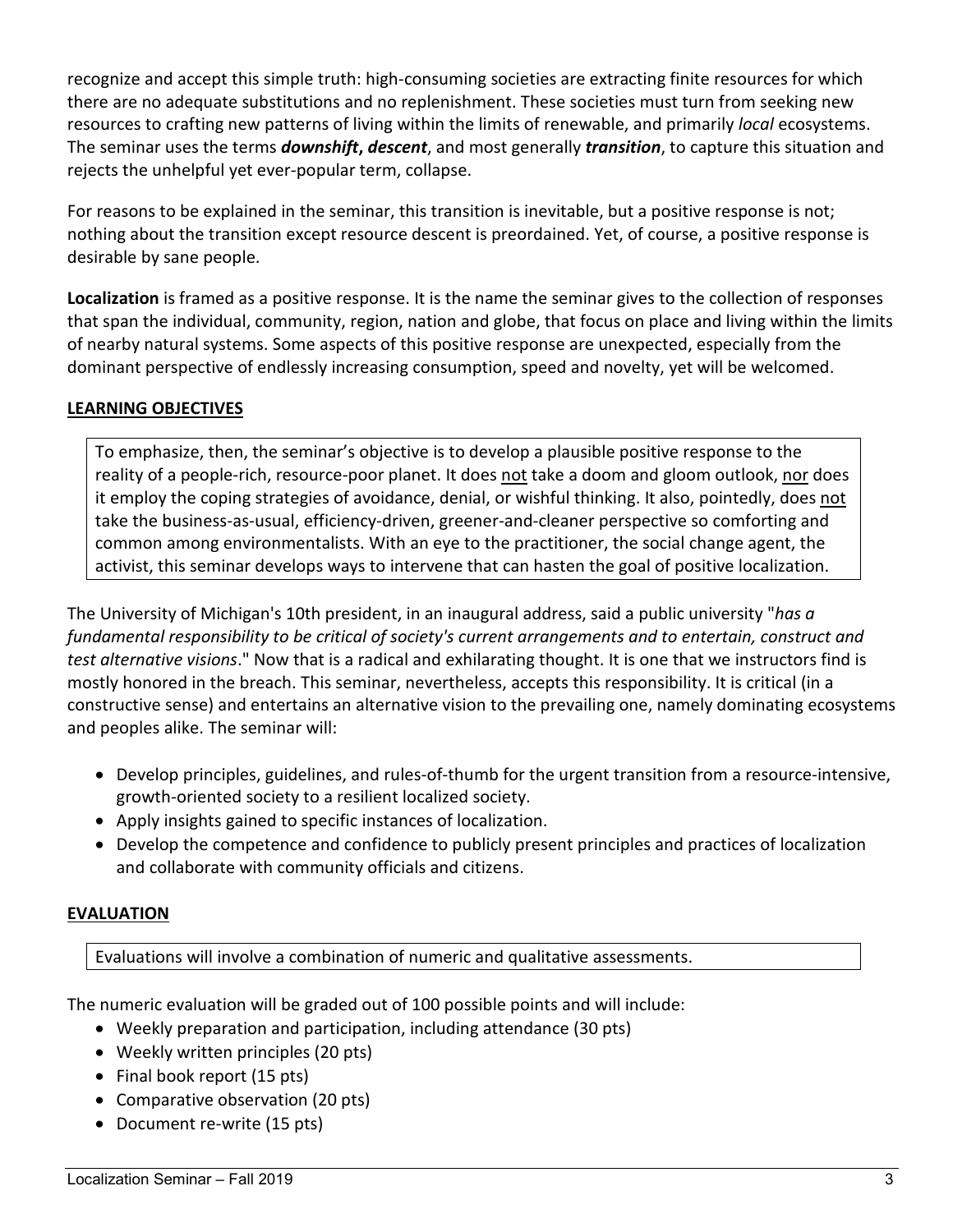#### **ASSIGNMENTS**

The assignments all assume that the premise and intention of the seminar have been fully accepted, even if only for the duration of the term. An exploratory yet affirmative approach should be used in all discussions and writings. It will prove necessary to periodically remind ourselves about the seminar's premise and intention, correcting our own and other's misperceptions.

- 1. **Preparation and participation** Thorough preparation of readings and diligent weekly and term writings are essential to the success of the seminar. In-class activities are the core of the course, where active listening is as important as speaking. Attendance at all class sessions is required. There is no substitute for in-class discussions. Since the seminar is an integrative exercise, presenting one's views is essential to its success, but so is active, empathetic, and mindful listening and processing.
- 2. **Individual weekly principles** The readings are selected to stimulate thought about localization. No one reading or combination of readings says definitively what localization is, yet each may offer a different perspective or frame for understanding localization. For each week's readings, members of the seminar will write at least two principles (e.g., criteria, guidelines, rules of thumb, propositions) for localization, based on that week's readings.

One principle should derive from a **case**, the other from the **conceptual** reading(s). These principles take the form of general statements, not descriptive summaries. They are not a summary, in any form, of the readings; they are to go beyond the readings by making specific suggestions for action. The objective is not to be right, but to be exploratory and synthetic, even, at times, provocative. The broader, long-term goal is to build a conceptual framework for localization and offer guidelines for action. The collection of principles from all members thus serves as a publicly accessible (initially only to the seminar members) database from which anyone can build a conceptual framework of localization. See "Downshift/Upshift: Our Choice," *Localization Reader*, 325-340, for examples of principles.

The readings contain many possibilities for such principles. Sometimes the authors make them explicitly, but more often, only implicitly. Sometimes, we must infer them**.** A few carefully crafted sentences will generally suffice for each principle. It is useful to indicate where in the reading the principle originated (e.g., page number, a short quote). In each class session a few volunteers will share their principles. This will be one basis for class discussion.

The weekly principles are to be submitted on Canvas (both should be in the same single document you upload to the site) by 12 noon on Wednesday and printed and (physically) posted on the classroom board for everyone to read **before** the beginning of class (see agenda below).

3. **Book report –** Each student reads an entire book (or a book's worth of related articles) on localization or transition, searching actively for insights beyond those obtained in course readings. A handout with expectations and a list of readings will be distributed in class. If you wish to read a book not on the list, first consult with an instructor (and have several back-up books from the list).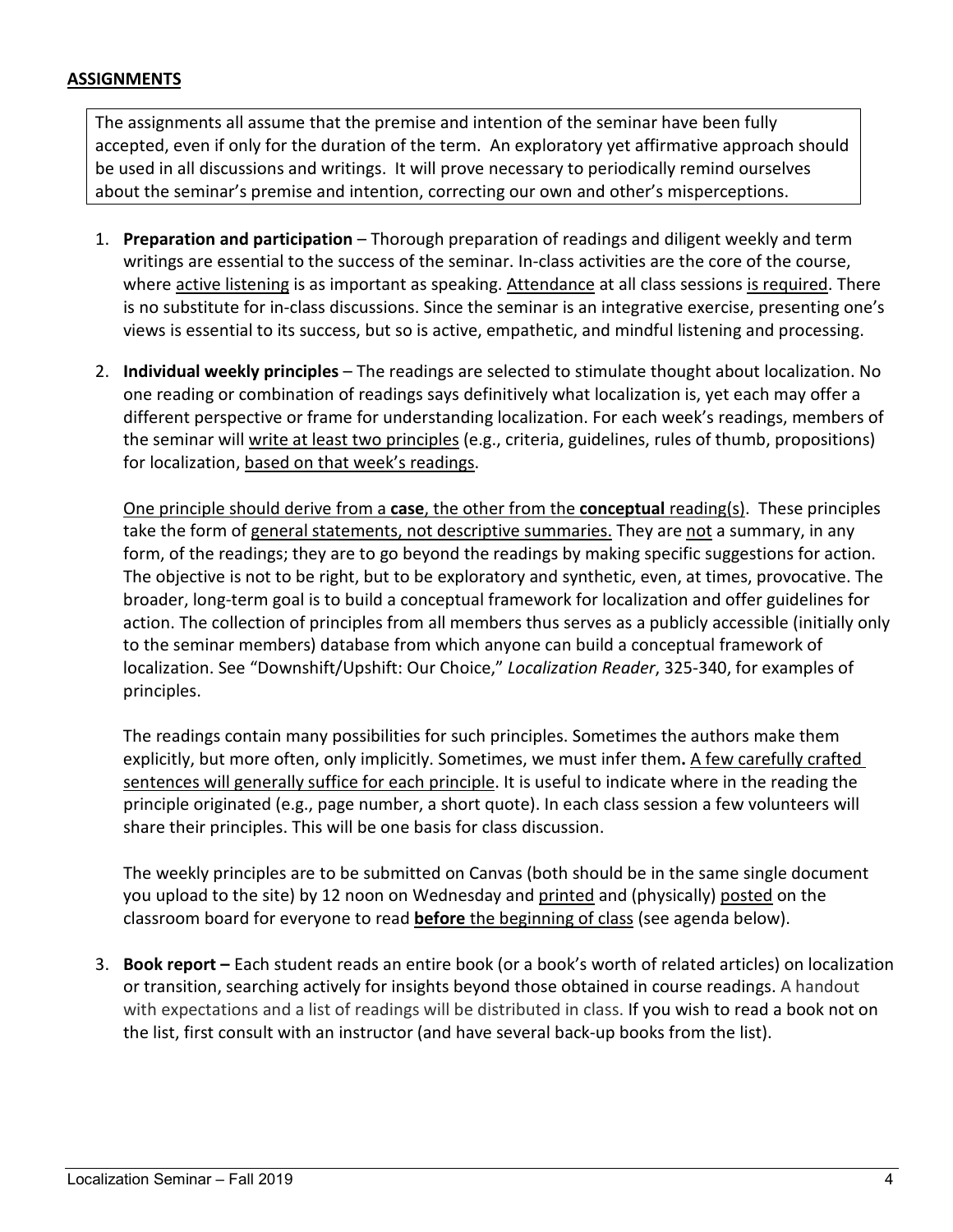- (A) Write a 3-4-page, single spaced report that includes:
	- 1. Summary of author's purpose, the larger context of the book (e.g., biophysical, behavioral, institutional, cultural), major themes, arguments, or principles;
	- 2. Overlap with seminar readings; and
	- 3. **"Value added" to seminar readings and discussion (this is most important).**
- (B) Write a one-page, single spaced bulleted book summary that includes:

1. The same three points above (summary/larger context, overlap with course, and value added).

(C) Contribute findings from the book at opportune moments to seminar discussion.

#### Due dates:

- Mon, Sept 9, 12 pm Submit to GSI via Canvas your top book choice. Assignments will be confirmed shortly after. Acquire the book at UM or local library, via UM's Inter-Library Loan (ILL), or by purchase. Mon, Sept 30, 12 pm Submit to GSI via Canvas a one-page bulleted list summarizing your book
- formatted according to the assignment questions written above. Feedback will be provided on Canvas.
- Mon, Oct 7, 12 pm Nearly final draft of report due. Submit to Canvas. A procedure for getting feedback from instructors and fellow students will be explained in class.
- Mon, Nov 4, 12 pm Final report and updated, one-page bulleted book summary due. Submit to Canvas.
- Weekly, in-class Throughout term, briefly share insights gained from the book.

# 4. **Comparative observation**

Purpose: Possibilities for positive localization are all around us, "hidden in plain sight." This assignment is designed to examine two possibilities carefully, that is, to engage in the most basic of scientific methods—focused observation—so as to uncover latent, positive action, however inconsequential or improbable it might seem at first glance. One hoped-for outcome is the development of the habit of seeing such possibilities. This would contrast with the prevailing habit of seeing doom and gloom.

# Tasks:

- a. Pick one Do-it-yourself (DIY) establishment and one Business-as-usual (BAU) establishment from the list below. If you have a possibility not on the list, check with the instructors.
- b. Observe, with no distractions, for a minimum of 2 hours each (all at once or, say, an hour per visit). Look, listen and get a feel for how customers and store/enterprise/organization people interact, how materials flow, how the money economy and the informal economy operate.
- c. Observation in this case is active, focused; it is directed by the questions and concerns of this seminar. Active observation presumes that the more time one observes the more one sees, however familiar it all appears at first.
- d. Note #1: In some cases you can pose as a customer; in others you will have to get permission.
- e. Note #2: Do not assume that the DIY establishment is "the answer" and that the BAU establishment is "the problem." There will likely be business-as-usual and transitional elements in both. Explore below the surface, be analytic and critical (in the constructive, scholarly sense).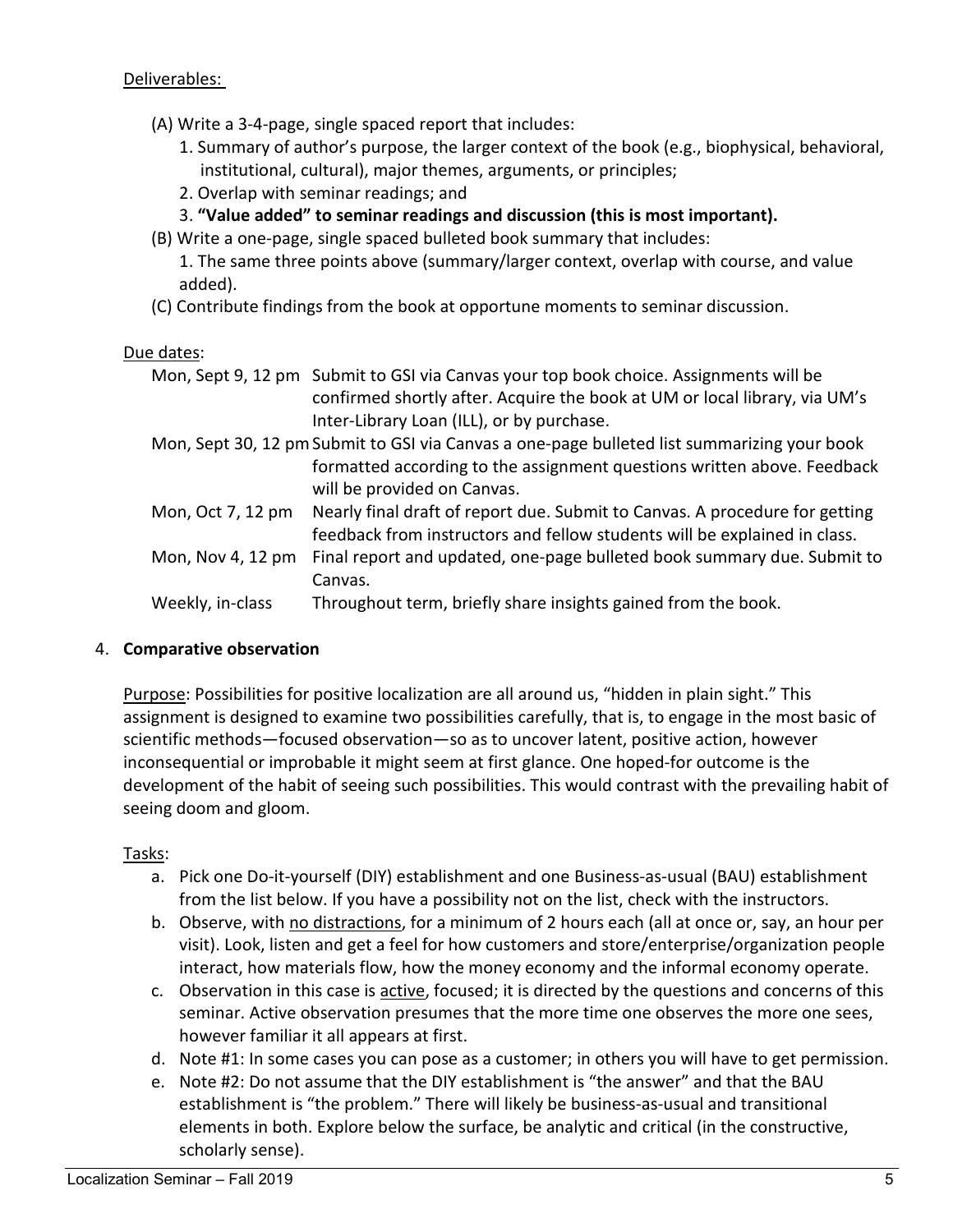- f. Take notes on:
	- i. what you observe; and
	- ii. what the implications might be for localization and transition, positive and negative.
- g. Contribute findings from the book at opportune moments to seminar discussion

Deliverables: Field notes (e.g., written, schematic, artistic); 7-minute class presentation.

#### Field sites:

| Do-it-yourself (DIY)        | <b>Business-as-usual (BAU)</b>                 |
|-----------------------------|------------------------------------------------|
| Fabric/sewing shop          | Walmart                                        |
| Lumber yard                 | Home Depot                                     |
| Hardware store              | <b>Krogers</b>                                 |
| Knitting store              | Ann Arbor City Council                         |
| Kitchen/Cooking class store | <b>Washtenaw County Board of Commissioners</b> |
| <b>Red Cross</b>            | Downtown Development Authority                 |
| <b>Potters Guild</b>        | <b>Emergency Operation Center</b>              |
| Michigan Folk School        | <b>Urgent Care Clinic</b>                      |
| Co-op board meeting         | <b>Bookstore</b>                               |
| Argus Farm Stop             |                                                |
| Public library              |                                                |

## Due dates:

|                   | Mon, Sept 23, 12 pm Submit to GSI via Canvas your DIY and BAU selections. Assignments will be |
|-------------------|-----------------------------------------------------------------------------------------------|
|                   | confirmed shortly after.                                                                      |
| Weekly, in-class  | Throughout term, briefly share insights gained from your observations                         |
| Wed, Dec 4 and 11 | 7-minute presentations on your DIY and BAU observations (turn in Field                        |
|                   | Notes after your presentation).                                                               |

#### 5. **Document Rewrite**

Purpose: Many of the ideas and concepts we explore in this course are not referenced in mainstream news outlets, academic journals, institutional reports, or other publications. Even when localization is referenced, it tends to come as an afterthought to more dominant paradigms of continued economic growth, resource extraction, and technological optimism. The purpose of this assignment is to practice recognizing the assumptions commonly made in discourses about sustainability, energy, climate change, and other topics of SEAS and PitE.

Tasks: Choose a document from the list below and read the executive summary. You may instead select a news article and read it in its entirety. Look for assumptions made by the author(s) that run contrary to principles you have learned in this course. For example, you may find statements predicated on an ever-abundant supply of energy or natural resources which runs contrary to our course premise. If you select a document (e.g. a long report), you may want to skim the rest of the document to get a better sense of what the author is talking about. Make note of the assumptions that are made and think about how the author might re-write the document knowing what you have learned in this course. Then, rewrite the executive summary or article including a brief summary of the author's purpose and a brief description of what assumptions were made based on what you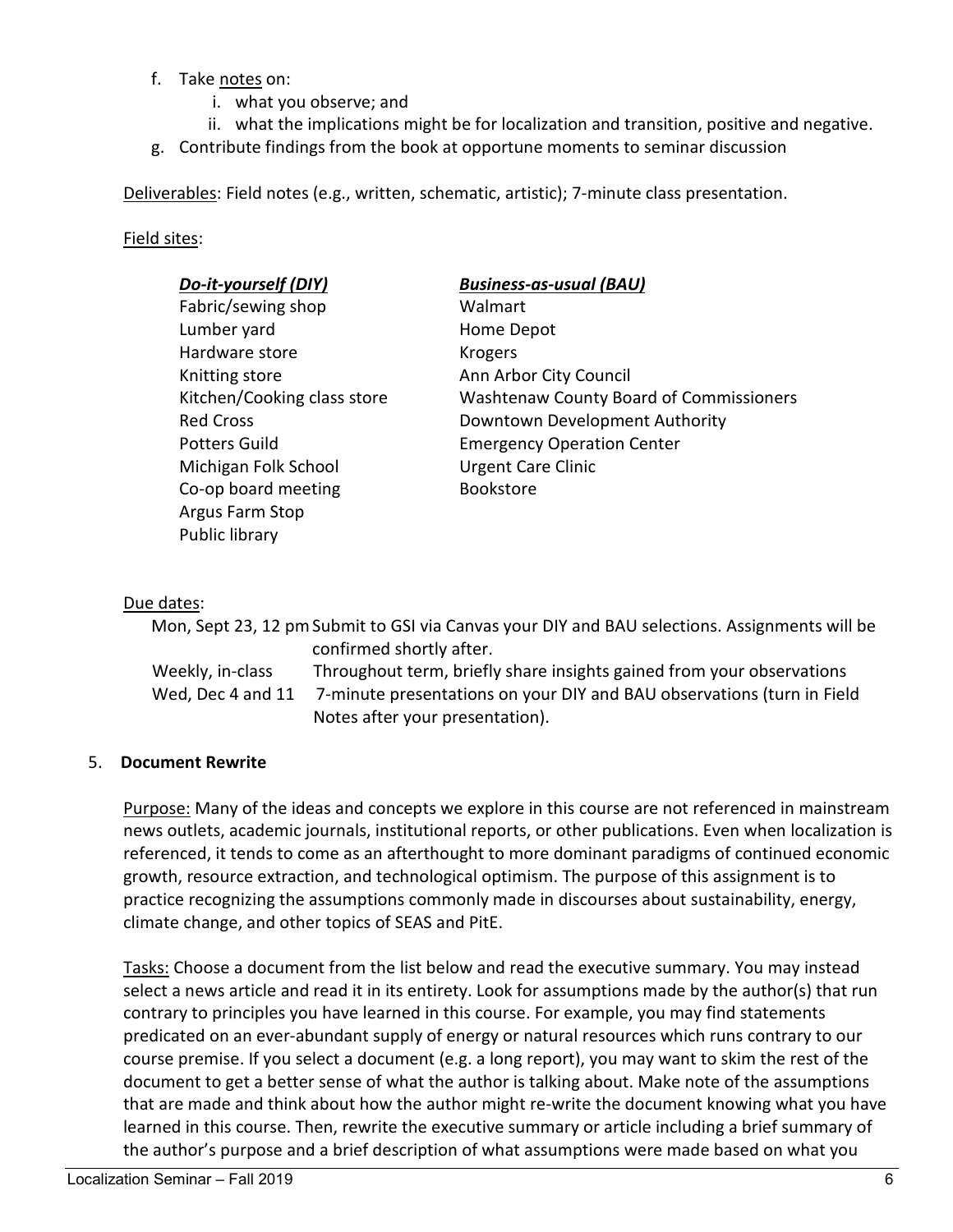have learned in this course. The goal of this assignment is not to critique the arguments of the author but to create an alternative text that addresses the shortcomings you identify in the original document or article.

## Deliverables:

(A) Write a 2-3-page, single spaced report that includes:

1. Brief summary of the document's purpose, its larger context (e.g., biophysical, behavioral, institutional, cultural, political, economic), major themes, arguments, or principles; (1/2 page)

2. Rewrite of the document's executive summary, applying course concepts, discussions, and readings. (1-2 Page)

3. Summary of the assumptions made in the document and your rationale for the changes you made, applying course concepts, discussions, and readings. (1/2 page)

(B) Contribute findings from your document rewrite process at opportune moments of the seminar discussion.

Document possibilities (see instructors if you have a document not on this list) \*This is a provisional list; additions will be added during the semester.

#### Example documents:

[Green New Deal](https://www.congress.gov/116/bills/hres109/BILLS-116hres109ih.pdf) [EU-UK Withdrawal Agreement Explained](https://ec.europa.eu/commission/sites/beta-political/files/the_withdrawal_agreement_explained.pdf) UMich - [President's Commission on Carbon Neutrality -](http://sustainability.umich.edu/media/files/PCCN-Work-Plan-Overview-050119.pdf) Work Plan Overview [Energy Innovation and Carbon Dividend Act](https://www.congress.gov/116/bills/hr763/BILLS-116hr763ih.pdf) [Annual Energy Information Administration -](https://www.eia.gov/outlooks/aeo/pdf/aeo2019.pdf) Annual Energy Outlook 2019 [Climate Change: The investment perspective -](https://www.ey.com/Publication/vwLUAssets/EY-climate-change-and-investment/$FILE/EY-climate-change-and-investment.pdf) Ernst & Young LLP [American Energy: Cleaner, Stronger Agenda](https://www.globalenergyinstitute.org/global-energy-institute-unveils-american-energy-cleaner-stronger-agenda) [Investment and Growth in the Time of Climate Change -](https://www.eib.org/attachments/thematic/investment_and_growth_in_the_time_of_climate_change_en.pdf) European Investment Bank 2012 [SMART 2020: Enabling the low carbon economy in the information age](https://www.theclimategroup.org/sites/default/files/archive/files/Smart2020Report.pdf)

Example Articles:

[The False Choice Between Economic Growth and Combating Climate Change -](https://www.newyorker.com/news/news-desk/the-false-choice-between-economic-growth-and-combatting-climate-change) The New Yorker, [Carolyn Kormann 2019](https://www.newyorker.com/news/news-desk/the-false-choice-between-economic-growth-and-combatting-climate-change) [Why Do Americans Move So Much More Than Europeans? -](https://www.theatlantic.com/business/archive/2016/10/us-geographic-mobility/504968/) The Atlantic, Adam Chandler 2016

#### Due dates:

Mon, Oct 14, 5pm Submit to GSI via Canvas the article you will re-write for this assignment including a brief (4-5 sentence) statement on why you chose this article. Mon, Nov 11, 5pm Submit your 2-3-page report via Canvas.

#### **CLASS PROCEDURES**

These procedures have been developed and modified over that last decade by previous seminar members, GSIs and instructors.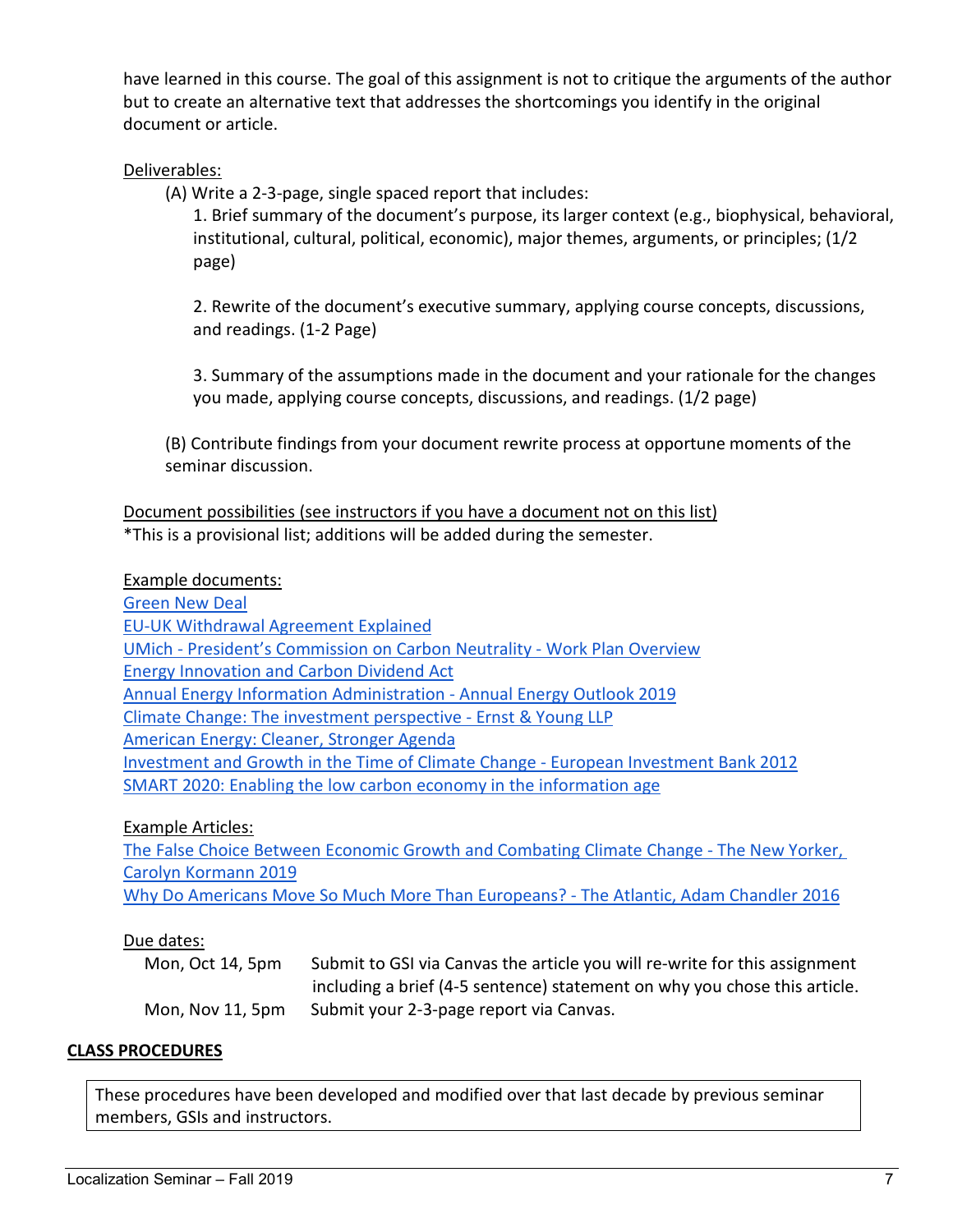#### 1. **SESSION AGENDA**

#### **Seminar begins promptly at 5:30 pm.**

Arrive in time to quietly begin the procedure below without further prompting. Sessions follow the order below (with occasional deviations):

#### a) **Principles**

- i. **Promptly at 5:30 pm** Students post principles on the board in the meeting room.
- ii. From 5:30 to 5:40 pm  $-$  Everyone reads and takes notes on the posted principles.
- iii. At 5:45  $pm -$  Discussion of selected principles begins.
- b) **Mini-lecture**
- c) **Discussion** of readings (students bring insights, questions, comparisons among course readings; thus written notes on the readings will be useful)
- d) **Activity** (e.g., simulation, debate, guest lecture, field trip, reports on *Resilience.org* readings, reports on book project reading)
- e) **Seminar administration** We will wrap up all content by 7:40 pm to leave time for announcements about upcoming assignments and other updates.

#### **2. SEMINAR STRUCTURE – BARN RAISING**

The seminar sessions are a participative, high-interaction experience. Sessions explore the implications of the week's readings for change agents, citizens, researchers and practitioners. There are many ways to conduct a seminar.

Kahn has discussed the four types of seminars described below (Kahn, 1971; 746 Barn Raising, 2017). Both these readings are available on Canvas for your review. **This seminar will use the barn raising model**.

A. The **FREE-FOR-ALL**: There is a prize out there in the middle of the floor. It may be the instructor's approval or it may be one's own self-esteem, but it's there and the goal is to win it and anything goes. You win by looking not just smart, but by looking smarter. And that means it's just as important to make them look dumb as to make you look smart. The main tool is criticism of the readings and other member's ideas.



Figure 2 - This sort of barn raising.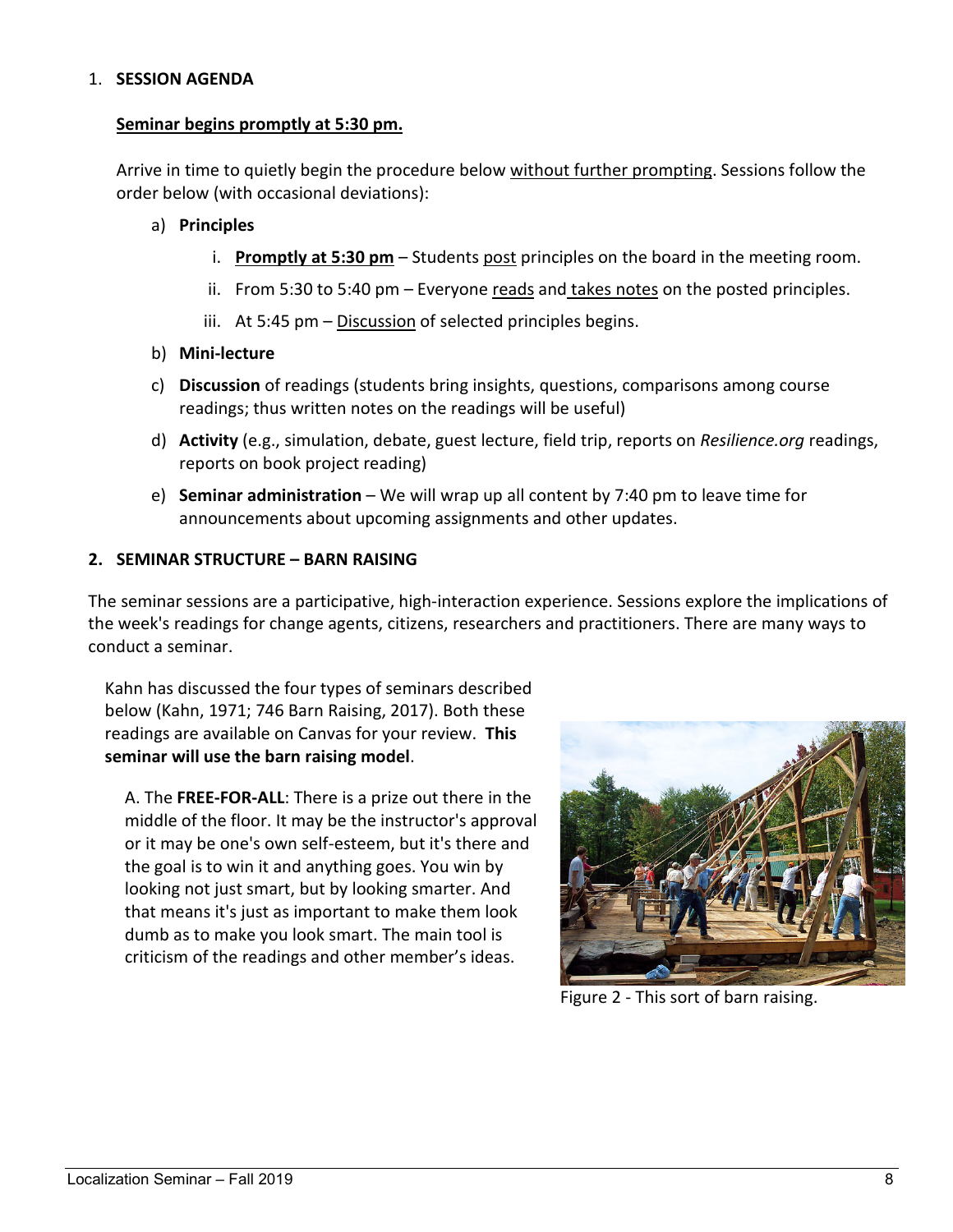B. The **BEAUTY CONTEST**: This is the seminar in which I parade my idea to you seeking your admiration. Then it's off the runway I go to get ready for my next appearance while you're parading your idea. Of course, I'm not paying any attention to yours.

C. The **DISTINGUISHED HOUSE TOUR**: In this model someone advances an idea. The rest of the seminar spends some time exploring it. They ask questions, they explore for inconsistencies, they try hard to understand the idea. When they have got a good grasp on it one of the other members offers another idea. It may be a whole different point of view on the same subject. The seminar members then explore that new idea. Outright criticism is not used, but neither are ideas compared. This is a high form of discourse and is apt to produce a good seminar. It also has problems.

D. The **BARN RAISING**: In frontier America when a family needed a barn and had limited labor and other resources, the entire community gathered to help them build the barn. The original family described the idea, the kind of barn they had in mind, picked the site, and the community pitched in and built it (Figures 2 and 3).



Figure 3 - Or this sort.



Figure 4 - But NOT this sort.

- 3. **READINGS**  All readings are required; the seminar functions only when everyone has the same baseline knowledge, accumulated over the semester. Most readings are in the textbook. The goal is not to accumulate lots of facts. It is not to memorize. Rather, it is to identify key ideas, concepts, biophysical, psychological and social contexts, and to generate principles, all as they relate to localization. For this, notes should be prepared before each class. Consider the following strategy:
	- a) Approach the readings as an exploration, an active process of making sense of the piece. One resource that aids this process is Fu (2006). *Active reading revisited* (available on Canvas).
	- b) Most of the authors were not part of a localization seminar. They'd likely frame their piece differently had they been in such a seminar. It will often be useful to reinterpret their work.
	- c) As you read, takes notes of your own reactions, especially surprises or passages that contradict your previous understanding (or another reading). Share such notes in discussions.
	- d) Approach the readings, your interpretation and/or reframing of them, and your note taking from a positive and generative perspective. The seminar seeks to build a pragmatic response to the underexplored biophysical reality of limits. Its purpose it not to criticize each reading for its faults, limitations, sources, etc. (what is otherwise the norm in seminars). The purpose is to build upon their ideas and combine them with the works of other authors.
	- e) Note that some of the readings are older (both in the textbook and syllabus). This is intentional. White (2012) has an interesting perspective on this in her review of the text; "…playing that favourite parlour game where you get to invite anyone, unbounded by time or space, to a dinner party" (available on Canvas, in "Summer readings" and "Additional Resources").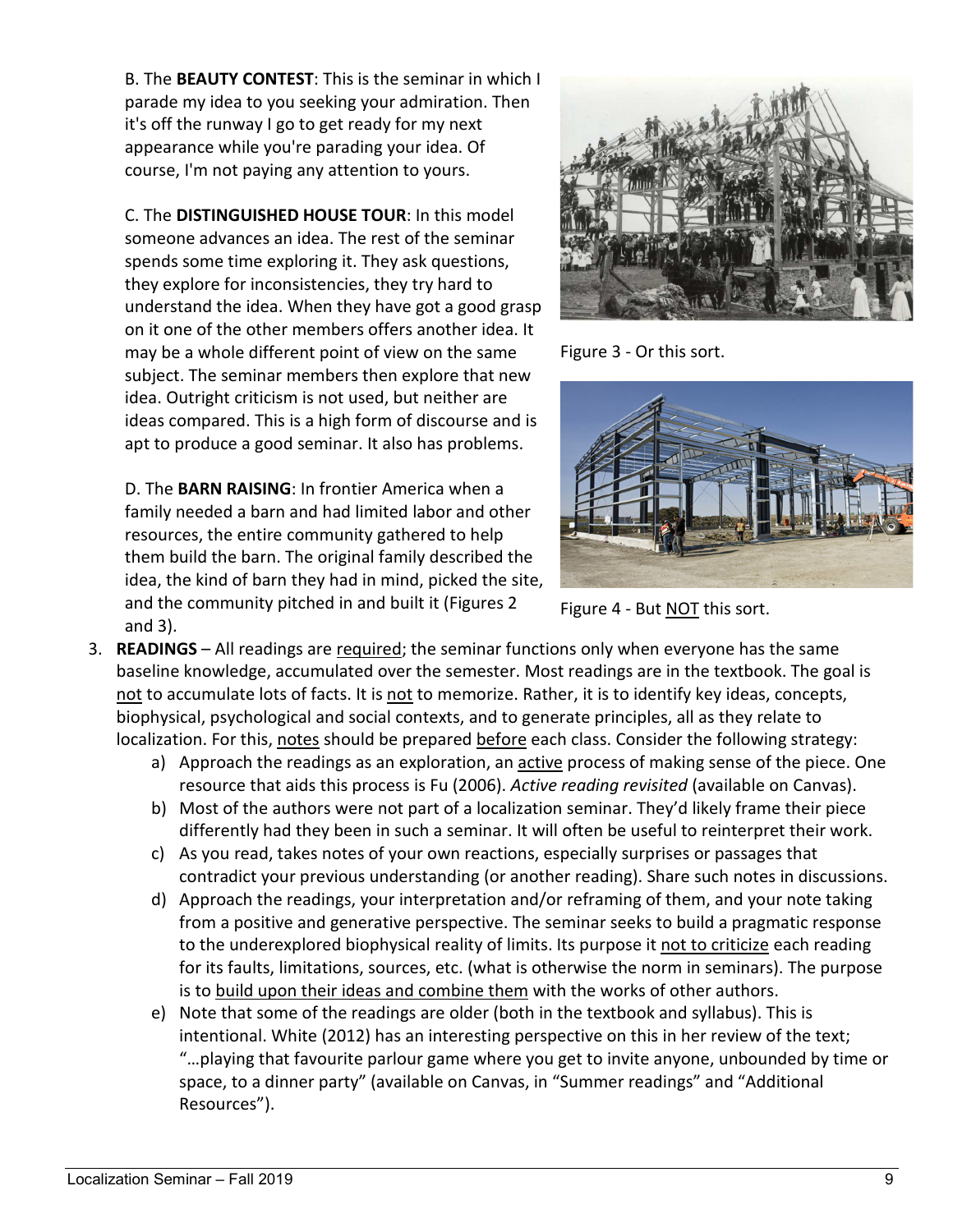- 4. **WRITTEN WORK**  Unless directed, submissions will be via Canvas. Principles and final assignments should be formatted single spacing. Drafts that will be read and marked-up by others should be double spaced with ample margins for comments. At a minimum:
	- a) Number all pages (and perhaps number all lines in drafts)
	- b) Include name, date, mailing address (preferred means of contact), and assignment topic
	- c) Edit carefully: (1) clearly and logically organized with headings and, as appropriate, subheadings; (2) transitions from section to section and from paragraph to paragraph are clear; and 3) the language is concise and free of typos, grammatical errors, and misspellings. The reader should contend only with ideas and arguments, not with problems of exposition.

# Writing assistance:

The instructors also assume, and highly recommend, that all students take advantage of the services of the Sweetland Writing Center on campus (1111-1148 Angell Hall; 764-0429). In fact, those with poorly written papers will be referred to the Center and required to submit additional drafts.

# **SCHEDULE**

The readings are the foundation of the seminar. They should be **completed well in advance** of the session during which they are discussed so as to give ample time for consideration of their content. Thoughtful, multi-day reflection on the content of the readings is essential to successful discussions.

- 1. **CASES** Human societies have long been organized locally, but cheap energy, new technologies and communications have shifted that organization to the national and international levels. Examples of localization are hard to come by, as opposed to "the local" which has become an overused notion. Cases can be useful examples; they demonstrate how to provide for basic needs in a durable and resilient manner. Within the readings listed below, there are cases to help us imagine what the transition could be like. Brief texts of these cases are found in *The Localization Reader* and on Canvas; other cases are listed below (with URL) and more examples will emerge in the mainstream media over the course of the term.
- **2. READINGS** These can be found in the textbook (*The Localization Reader*) or on Canvas. For example, on September 12<sup>th</sup> the first four readings are in the textbook, the last three in Canvas. The first assignment is to thoroughly read this syllabus, becoming familiar with all of its details.

# **SEPTEMBER 4 – PREMISE [Summer readings and** *Resilience.org* **website assignment]**

De Young, R. & T. Princen (2018). *Localization Seminar Syllabus.* (EAS 564 and ENV 462). [This document]. De Young, R. (2014). Some behavioral aspects of energy descent: how a biophysical psychology might help people transition through the lean times ahead. *Frontiers in Psychology.* Volume 5, Article 1255. White, W. (2012). Book Review of The Localization Reader. *Economic Record.* Old Dominon University, Norfolk, Virginia

- Princen, T. (2014). The Politics of Urgent Transition. *Civic Society and Climate Change,* 218-238
- 25 Downshift/Upshift: Our Choice *Raymond De Young, Thomas Princen*
- **Case:** Webpage to review: Periodically read *Resilience.org* [\(www.resilience.org\)](http://www.resilience.org/) looking for articles about localization. By the middle of September prepare a one-paragraph synopsis of at least one such article and then a short paragraph with your response to the piece given the premise of this seminar; be prepared to report out to the class. Publish as a *Discussion* item on Canvas website (i.e., enter as new item). Also, review and comment on the other student's discussion entries.

# **Optional (but highly recommended):**

Brooks, D. (2019). A Nation of Weavers, *New York Times* (18 Feb, 2019).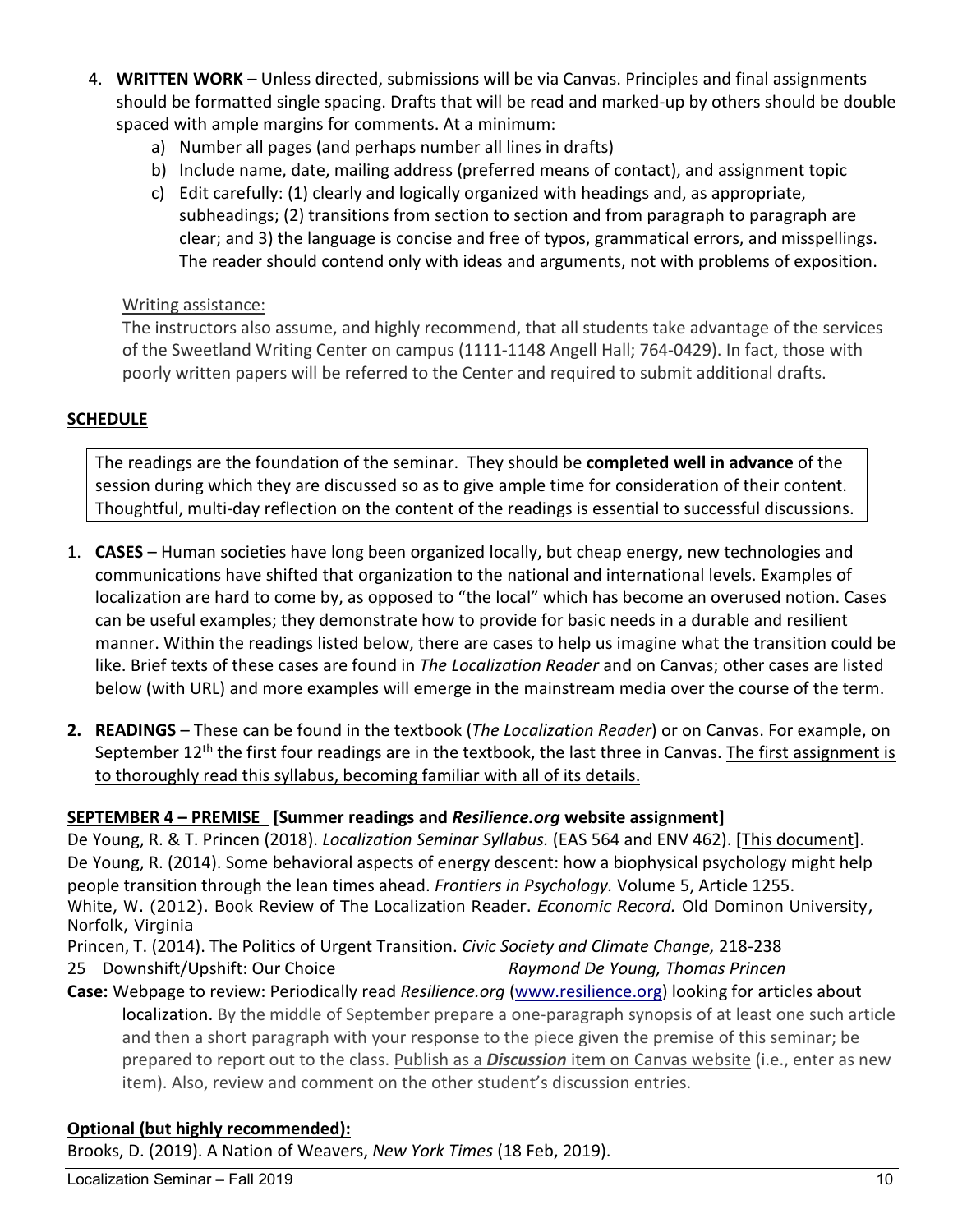Holmgren, D. (2009). *Future scenarios: How communities can adapt to peak oil and climate change*. Chelsea Green Publishing, White River Junction, VT. [Book or online, see Canvas site for online link]

# **SEPTEMBER 11 – INTRODUCTION/PRACTICING LOCALIZATION**

Front Matter: Preface and Introduction

- 9 Civic Agriculture *Thomas A. Lyson*
- 10 A Whole New Way of Life *Karen Litfin*

Monbiot, G. (2015) Consume more, conserve more: Sorry, but we just can't do both, *The Guardian*, 24 Nov. **Case:** Read "Prologue: La Canicule," in Stone, *The City and the Coming Climate*, pages 1-15 (Canvas) **Case:** Read only *"2000 watt"* story in Kolbert, "The Island in the Wind." *The New Yorker*, 2008, 68-77 (Canvas).

# **SEPTEMBER 18 –PRACTICING LOCALIZATION (continued)**

- 6 Inhabiting Place *Robert L. Thayer* 11 The Decentralist Tradition *Kirkpatrick Sale*
- 14 Local Enterprise *Wendell Berry*

**Case:** Box (Planful Shrinkage) – pg 60 [also read expanded case, "An Effort to Save Flint, MI" (Canvas)] **Case:** "Ancient Italian Town Has Wind at Its Back," Elisabeth Rosenthal, September 28, 2010

# **SEPTEMBER 25 – LOCALIZATION IN PRACTICE (cont.)/DRIVERS OF LOCALIZATION**

Introduction

- 7 Locally Owned Business *Michael Shuman*
- 1 The End of Fossil Fuels *M. King Hubbert*
- 2 Energy Cost of Energy Gained *Adam Dadeby*

Boyer, R. (2016). Achieving one-planet living through transitions in social practice, *SSP&P, 12,* 1-13.

**Case:** Box (Localizing Finance) – pg 86

**Case:** "In a City in Italy, Schoolchildren Walk Where Once They Rode," NYT, 27 Mar 2009.

# **OCTOBER 2 – DRIVERS OF LOCALIZATION**

Introduction

- 3 The Inevitability of Transition *Joseph A. Tainter*
- 4 Less Energy, More Equity, More Time *Ivan Illich*
- 8 Daring to Experiment *Warren Johnson*

Bendell, J. (2018). Deep Adaptation: A Map for Navigating Climate Tragedy. *IFLAS Occasional Paper 2.*

Greer, J. M. (2012). Progress vs apocalypse, *The Energy Reader*. (Pp. 95-101). [

Irwin, D. et al. (2015). *Transition Design Monograph* (Final - 15March2016).

**Case:** Box (Erie Canal) – pg 110

**Case:** Box (Belo Horizonte) – pg 118

# **OCTOBER 9 – PHILOSOPHIES OF LOCALIZATION**

Introduction

12 Technology at a Human Scale *Ernst F. Schumacher*

Alexander, S. & P. Yacoumis (2016) Degrowth, energy descent, and low-tech living, *Journal of Cleaner Production*.

**Case:** Box (The Potato) – pg 338 **Case:** "Revived paper Mill Brings a Town Back with It." New York Times, 2008.

# **OCTOBER 16 – BRINGING OUT THE BEST IN PEOPLE**

**Introduction**